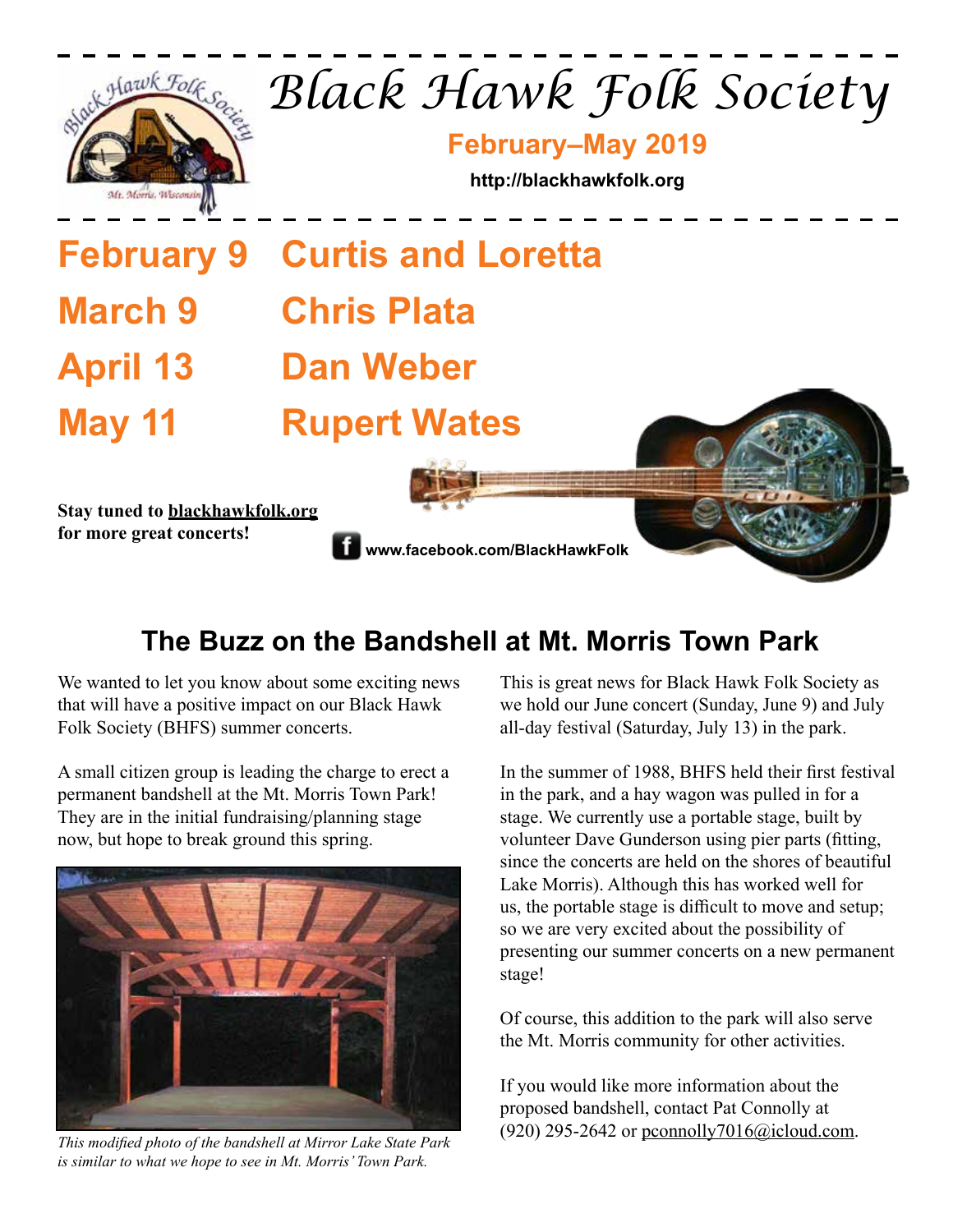

*CALENDAR OF EVENTS*





## **SATURDAY, FEBRUARY 9, 2019 (Potluck at 6 PM, Concert at 7 PM)**

**Curtis and Loretta's** music comes straight from the heart. The husband and wife duo's extraordinary harmonies and proficiency on a parade of stringed instruments create an alluring frame for their poignant original songs, and traditional pieces from America and the British Isles. Be prepared to laugh and be entertained!



**SATURDAY, APRIL 13, 2019 (Potluck at 6 PM, Concert at 7 PM)** 

In a few short years since his debut to a standing ovation at the Sisters Folk Festival, former National Park Ranger Dan Weber has become a sought after national touring artist for his upbeat and engaging performances, insightful songs, and hilarious off-thecuff stories. Dan is a rare three-time finalist in the legendary Kerrville *New Folk* competition, had two top finishes in the Woody Guthrie songwriting contest and won the prestigious Winfield, Kansas *NewSong* contest. You won't want to miss Dan when he hits the BHFS stage!



**SATURDAY, MARCH 9, 2019 (Potluck at 6 PM, Concert at 7 PM)** 

**Chris Plata** was born in South Texas, the son of migrant workers. Living in different migrant camps and following the harvest exposed Chris to a wide range of musical experiences. Another strong influence, that can be best described as the Texas singer-songwriter genre, stamped its mark on this man at an early age. How do we describe Chris Plata's music in a nutshell? Perhaps Tex-Mex. "Tex" would now stand for Texas singer-songwriters and "Mex" would stand for Mexican roots music. Ann Plata, bass player and vocalist rounds out this great duo!



**Rupert Wates** was born in London and studied at Oxford University. In the late 1990s, he signed with Eaton Music as their house songwriter. In 2001, he formed his own quartet and performed regularly in Paris. He came to the US in 2006, and since has received more than 40 songwriting and performing awards. Wates plays over 120 live shows a year all over America, Canada and Europe. He prefers smaller, more intimate spaces, where the audience is up close, where true musicianship counts, and where real emotion can't be faked. Perfect for BHFS.

**Concerts are held at Mountain View Community Center N3137 21st Lane just off Highway 152, south of Mt. Morris.**

Check our website for further updates and other information: **http://blackhawkfolk.org**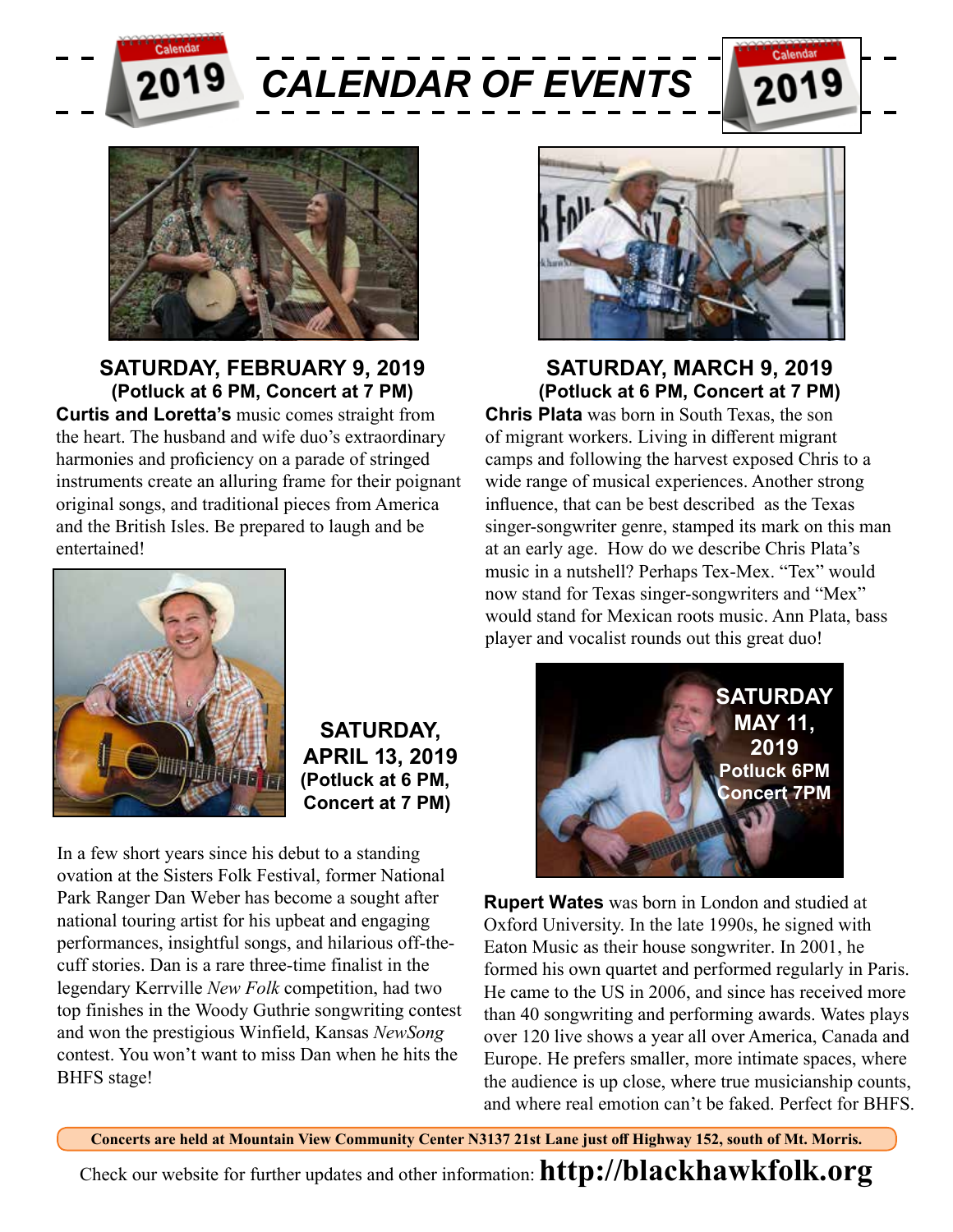## **Help Support Live Music in Waushara County!**

If you enjoy the monthly concerts and annual festival and want them to continue, please consider a taxdeductible donation to Black Hawk Folk Society. All funds go directly to operation costs. Please print clearly.

#### **Become a Friend of Black Hawk Folk Society:**

- $\Box$  **Banjo** level (\$25)
- **Mandolin** level (\$50)
- **Fiddle** level (\$100)
- **Guitar** level (\$200 or more) Season Co-sponsor (\$250)
- **Newsletter** donation (\$10)
- **Sound Fund** donation (2018-2019)

Bring this completed form, along with your contribution to any of our events,

or mail to: **Black Hawk Folk Society PO Box 1093 Wautoma, WI 54982**

(Please make checks payable to **Black Hawk Folk** 

## **Thanks to Our 2018-2019 Season Co-sponsors**

Janet Scalpone The Dick Hansen Family Paul and Betty Hagan Conners/Barrett & Company LLC Mt. Morris Mill Coffee Shop The Frey Family Foundation Louise Coumbe

|                                               | Name                                                                                                 |  |  |
|-----------------------------------------------|------------------------------------------------------------------------------------------------------|--|--|
|                                               | Address                                                                                              |  |  |
|                                               | City/State/Zip                                                                                       |  |  |
| ır                                            | Email                                                                                                |  |  |
|                                               | $\Box$ Please send my newsletter via email only.                                                     |  |  |
| Thank you for your contribution!<br>Society.) |                                                                                                      |  |  |
|                                               |                                                                                                      |  |  |
|                                               | <b>About Our Concerts</b>                                                                            |  |  |
|                                               | <b>Evening Concerts</b> $\sim$ August through May                                                    |  |  |
|                                               | • 2nd Saturday of the month at 7:00 PM                                                               |  |  |
|                                               | • Potluck dinner at 6:00 PM                                                                          |  |  |
|                                               | • Admission: \$10 for adults, FREE for ages 12 $\&$ under                                            |  |  |
|                                               | • Mountain View Community Center (N3137 21st Lane,                                                   |  |  |
|                                               | just off Highway 152, south of Mt. Morris)                                                           |  |  |
|                                               | <b>Concert in the Park</b> $\sim$ June's 2nd Sunday at 2:00 pm at                                    |  |  |
|                                               | the Mt. Morris Town Park                                                                             |  |  |
|                                               | Black Hawk Folk Festival ~ July's 2nd Saturday from                                                  |  |  |
|                                               | 10:30 am-7:00 pm at the Mt. Morris Town Park                                                         |  |  |
|                                               | <b>Pickin at the Post</b> $\sim$ Every Thursday from 1:00-3:00 pm<br>at the Trading Post Bar & Grill |  |  |

**TOTAL ENCLOSED \$\_\_\_\_\_\_\_\_\_\_**

### **About Black Hawk Folk Society**

Black Hawk Folk Society is a nonprofit  $501(c)(3)$  organization, and all contributions are tax deductible as allowed by law. For information, please contact the appropriate council member:

| Bookings/Fundraising Tom Barrett, tomstraydog@aim.com                                       |
|---------------------------------------------------------------------------------------------|
| Vendor Wrangler/Historian Judy Van Schoyck-Fritschler, (608) 586-4317, locustyiew@maqs.net  |
|                                                                                             |
|                                                                                             |
| Newsletter/Website Amy Kowalski, blackhawkfolk@gmail.com                                    |
|                                                                                             |
| <b>Technical Engineer</b> Travis Talbott, Vice-chair, (715) 570-5984, trtalbott@yahoo.com   |
| <b>Council Member,,,,,,,,,,,,,,,,</b> Betty Trowbridge, trowbridgeb@yahoo.com               |
|                                                                                             |
| <b>Council Member Emeritus</b> Dave Gunderson, (920) 787-7862, davegunderson@cornerofgs.com |
| Founding Member/Facilities Pat Connolly, (920) 295-2642, pconnolly7016@icloud.com           |